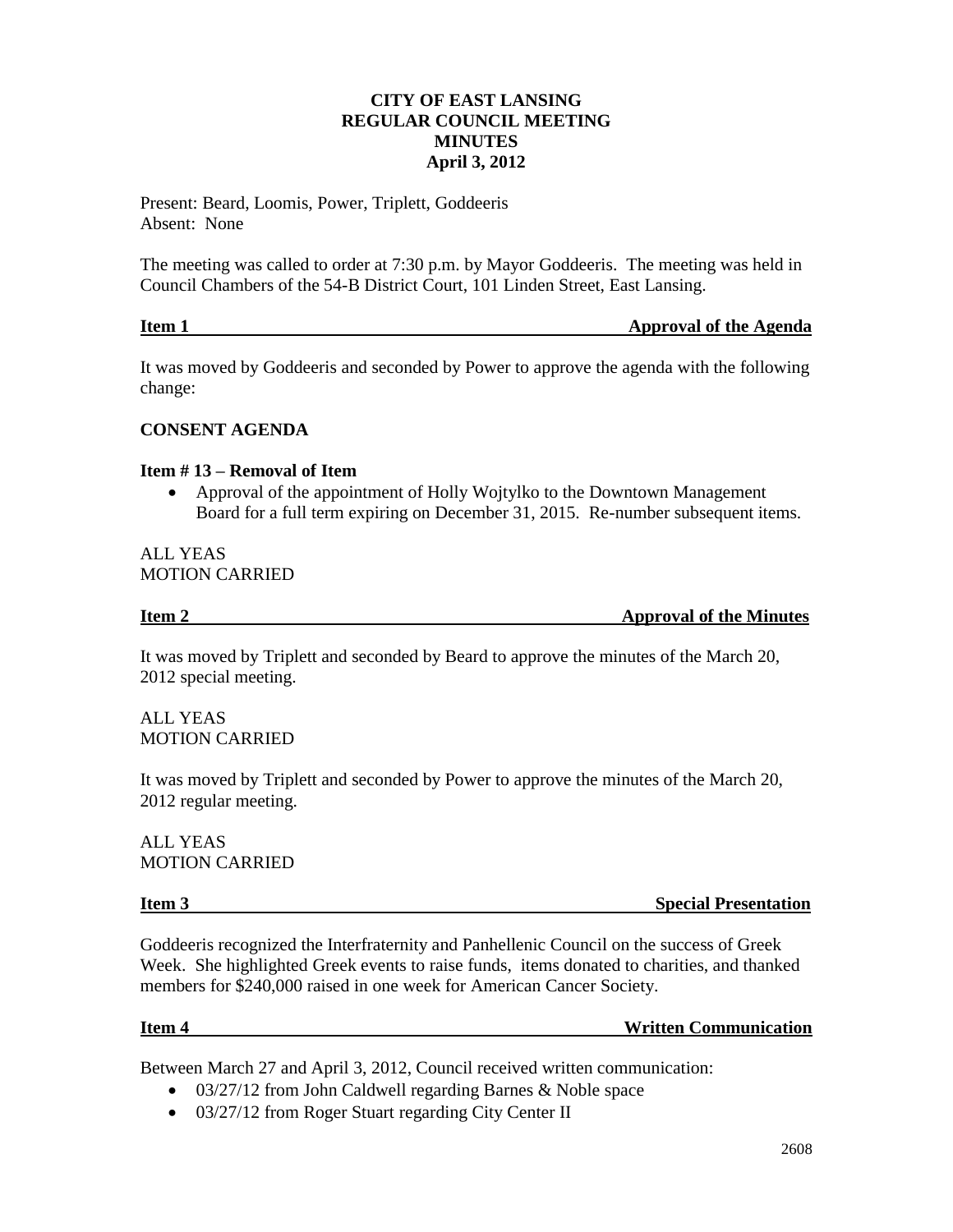- 03/29/12 from Robert and Elizabeth Anderson regarding City Center II
- 03/29/12 from Bill Weckesser regarding City Center II
- 03/30/12 from Kathy Jacobs regarding fluoride recommendations
- 03/30/12 from Eliot Singer regarding City Center II
- 03/31/12 from Aaron Weiner regarding Food Trucks
- 04/03/12 from Robert Binder regarding City Center II
- 04/03/12 from Eliot Singer regarding City Center II
- 04/03/12 from Phil Bellfy regarding City Center II
- 04/03/12 from Eliot Singer regarding City Center II

- Jim Anderson, 968 Roxburgh Avenue, spoke regarding City Center II.
- Jason Carlen, 445 Abbot Road, spoke regarding Theta Delta Chi fraternity events to raise awareness and funds for Autism Speaks.
- Stephen Osborn, 1942 Tamarisk Drive, spoke regarding City Center II.
- Roger Stuart, 616 Grove Street, spoke regarding City Center II.

## **Item 6 Communication from Mayor and Council Members**

Councilmember Loomis:

• No Report

Councilmember Beard:

• No Report

Councilmember Power:

- Thanked Councilmember Loomis for introducing him to fraternity members and thanked fraternities who are volunteering on City parks and Library projects.
- Said East Lansing Public Library fundraiser is Friday, April 13 from 6:00 to 8:00 p.m. and invited community to attend.

Mayor Pro Tem Triplett:

 Said a large number of applicants have been nominated for Crystal Awards and invited residents to the ceremony which will be held Thursday, April 19 at Hannah Community Center.

Mayor Goddeeris:

- Also reported on East Lansing Public Library fundraiser to be held April 13 and said it will be a family event.
- Said the first fiscal year 2012-13 budget review meeting will be April 10 at 5:00 p.m.

### **Item 7 Review of Work Session Actions**

Mayor Goddeeris reviewed the following actions taken at the work session of March 27, 2012: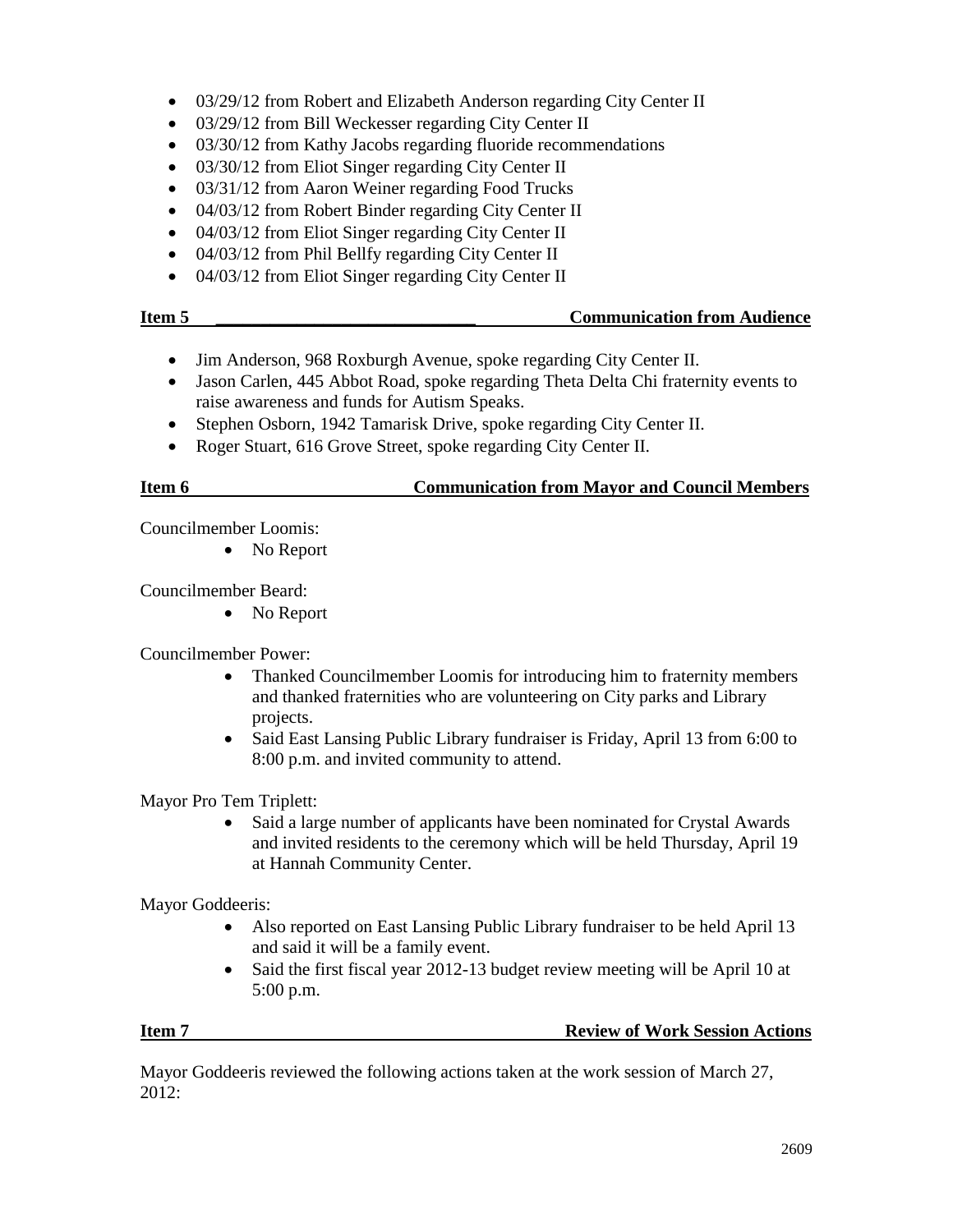- 1. Approved minutes from the March 13, 2012 work session.
- 2. Directed City Manager to include a 1 mill levy to support the East Lansing Public Library in the City budget proposal for FY2013; and further directed City Manager and City Attorney to prepare documents necessary for the City Council to place a 1 mill levy to support the East Lansing Public Library on the November 6, 2012 ballot.
- 3. Approved Building Access License Agreement.
- 4. Approved request to suspend the City's purchasing policies requiring multiple competitive bids and authorized the City manager to sign the contract with E.T. MacKenzie Company to replace Sanitary Manhole SAN-35G and the associated work on a time and material basis in an amount not to exceed \$120,600.
- 5. Approved resolution authorizing submission of a Michigan Natural Resources Trust Fund Grant to the Michigan Department of Natural Resources for Patriarche Park playground replacement, storm water capturing, and rain garden installation.
- 6. Approved resolution authorizing submission of a Michigan Natural Resources Trust Fund Grant to the Michigan Department of Natural Resources for an extension of the Northern Tier Trail from the East Lansing Soccer Complex to Coolidge Road.
- 7. Approved resolution authorizing submission of a Michigan Recreation Passport Grant to the Michigan Department of Natural Resources for Patriarche Park youth baseball field improvement.
- 8. Approved amended right-of-way request from Leo's Coney Island, 333 Albert Avenue.

**Item 8** City Manager's Report

City Manager George Lahanas:

• Said draft fiscal year 2012-13 budget has been delivered to Council members for review and thanked Finance Director Mary Haskell and her staff for their work.

**Item 9 City Attorney's Report** 

City Attorney Dennis McGinty:

• No Report

**Item 10 Consent Agenda**

City Manager George Lahanas reviewed the Consent agenda:

- 1. Approval of a resolution establishing a public hearing on the preliminary FY2012-13 budget and tax rate for April 17, 2012.
- 2. Approval of the appointment of Jeffrey Kusler to the Downtown Management Board for a partial term ending December 31, 2014.
- 3. Approval of the following street and parking lot closure request for 2012 East Lansing Art Festival from May 18, 2012, beginning 3:00 a.m. through May 20, 2012, ending at 10:00 p.m.: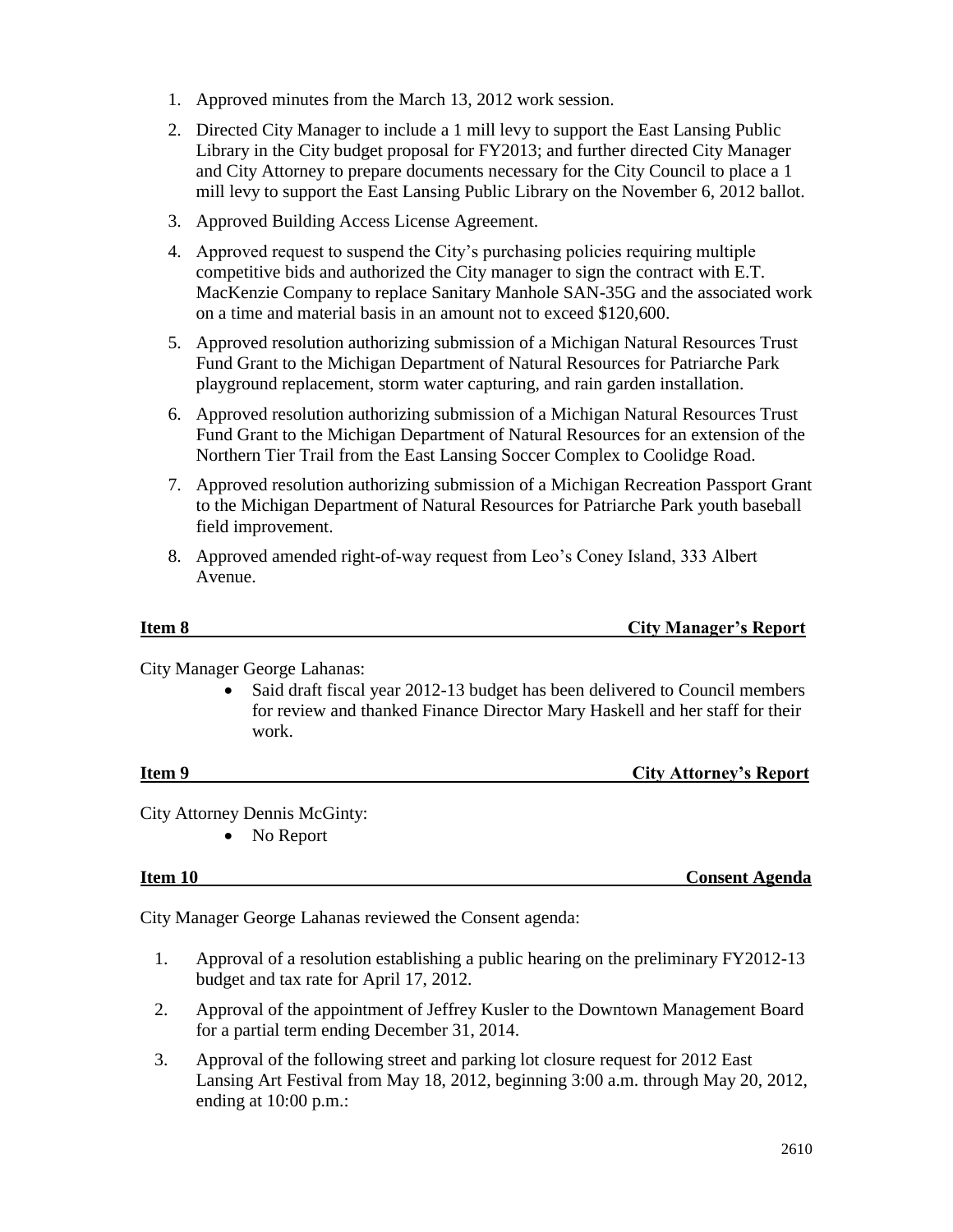- Parking Lot #1: Friday May 18 at 3:00 a.m. to Sunday, May 20 at 10:00 p.m.
- Parking Lot #4: Friday, May 18 at 3:00 a.m. to Sunday, May 20 at 10:00 p.m.
- Parking Lot #15: Friday, May 18 at 7:00 a.m. to Sunday, may 20 at 10:00 p.m. (Parking Lot Administrator Dan O'Connor will issue alternate parking for permit holders)
- Parking Lot #8: Friday May 18 at 7:00 a.m. to Sunday, May 20 at 10:00 p.m. (Parking Lot Administrator Dan O'Connor will issue alternate parking for permit holders)
- Close Albert Avenue between Grove Street and Evergreen Avenue Friday, May 18 at 7:00 a.m. to Sunday, May 20 at 10:00 p.m.
- Close Abbot Road from Grand River Avenue to Elizabeth Street Friday, may 18 at 9:00 a.m. to Sunday, May 20 at 10:00 p.m. (access to the Grove Street parking ramp will be open to artists and patrons with access from Elizabeth Street to Park Lane, Linden Street to Grove Street.)
- 4. Approval of Amendment No. 21 to the contract between the City of East Lansing and Ingham County for the operation of a 911 emergency telephone system.
- 5. Approval of the Housing Commission's recommendation for a conditional Class III rental license that allows up to two unrelated persons or a family at 308 Milford Street. The owners are Roger, Mary and Erin Zoppa and the legal agent is Renaissance Property Management, represented by Kip Wilson.
- 6. Approval of the Housing Commission's recommendation for a conditional Class III rental license that allows up to two unrelated persons or a family at 441 Anhinga Drive. The owner is Donglei Qiu and the legal agent is Renaissance Property Management, represented by Kip Wilson.
- 7. Approval of the Housing Commission's recommendation for a change in classification from a Class I rental license that allows the owner and owner's family to have a roomer to a Class III rental license that allows up to two unrelated persons or a family in a non-owner occupied property at 148 Orchard Street. The owners are Stephanie Shephard (Lane), Harry Lane and Melissa Lane.
- 8. Approval of Policy Resolution 2012-1; Public Disclosure Process.
- 9. Set a public hearing for April 17, 2012, to consider Ordinance No. 1270; a City initiated ordinance to amend Article VI, Division 6 at Sections 50-792, 50-793, and 50-794 – of Chapter 50 – Zoning – of the Code of the City of East Lansing to amend the permitted land uses and minimum building height requirements.
- 10. Approval of a request from the Community Relations Coalition to be recognized as a nonprofit organization in the community to be eligible for charitable gaming licenses through the State of Michigan.
- 11. Approval of an Addendum to Development Agreement with A&G partnership for 201-211 Ann Street project.
- 12. Approval of a Grant of License Agreement for an outdoor patio with A&G Partnership for 201-211 Ann Street project.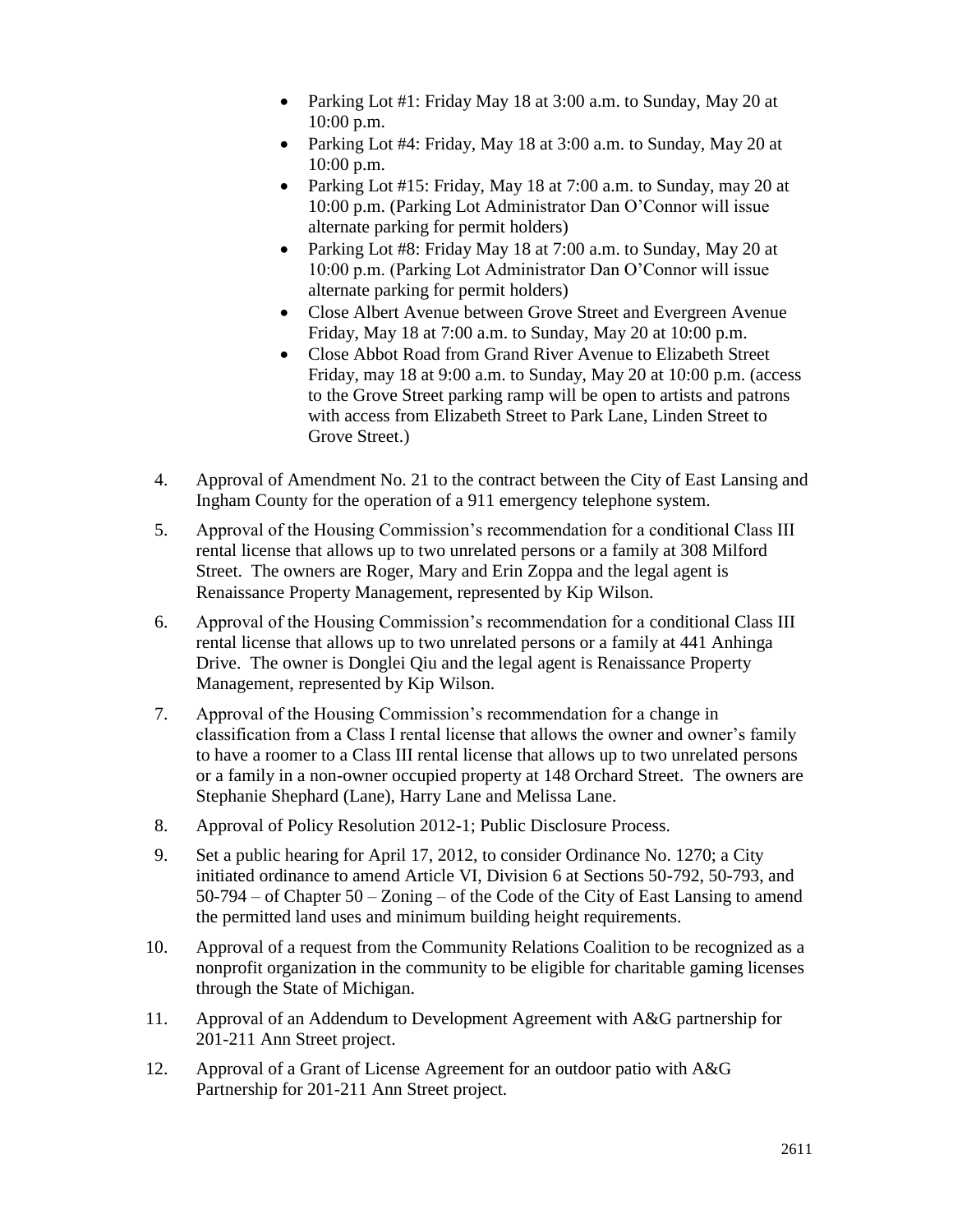- 13. Approval of an Agreement for Exclusive Easement for Air Rights with A&G Partnership for 201-211 Ann Street project.
- 14. Approval of a Grant of Non-Exclusive Temporary Construction Easement with A&G Partnership for work to be performed on Grove Street stair tower.
- 15. Set a public hearing on May 1, 2012, for Brownfield Plan #17 for 514 Michigan Avenue redevelopment project.
- 16. Approval of a resolution proclaiming Friday, April 27, 2012, as Arbor Day in the City of East Lansing.

It was moved by Loomis and seconded by Beard to approve the Consent agenda.

## ALL YEAS MOTION CARRIED

## **CITY OF EAST LANSING**

## **RESOLUTION ESTABLISHING PUBLIC HEARING**

### **ON**

### **PRELIMINARY FY2012-13 BUDGET AND TAX RATE**

- WHEREAS, a public hearing on the proposed budget for the City of East Lansing is required by City Charter and the State Budget Law; and,
- WHEREAS, a public hearing is required under the provisions of the Truth in Taxation Law;
- NOW, THEREFORE, BE IT RESOLVED, that the City Council of the City of East Lansing does hereby establish the date of Tuesday, April 17, 2012 at 7:30 p.m., in 54-B-Court Room 2, City Hall, 410 Abbot in East Lansing, Michigan, as the date, time, and place for the required public hearing; and be it further resolved that for the purposes of the hearing it shall be assumed that the total tax rate will be 21.8369 mills consisting of 17.5891 mills for operating purposes, 1.9000 mills for solid waste, 1.3478 mills for debt service, and 1.0000 mill for the Library.

### **CITY OF EAST LANSING**

## **POLICY RESOLUTION 2012-1**

## A RESOLUTION TO REQUIRE DISCLOSURE OF BUSINESS CONTACTS BY DEVELOPERS, VENDORS, CONTRACTORS, APPLICANTS, AND UNION STAFF REPRESENTATIVES WITH CITY COUNCIL MEMBERS

WHEREAS, it is the policy of the East Lansing City Council to conduct their affairs as city council members in an ethical, open and transparent manner; and,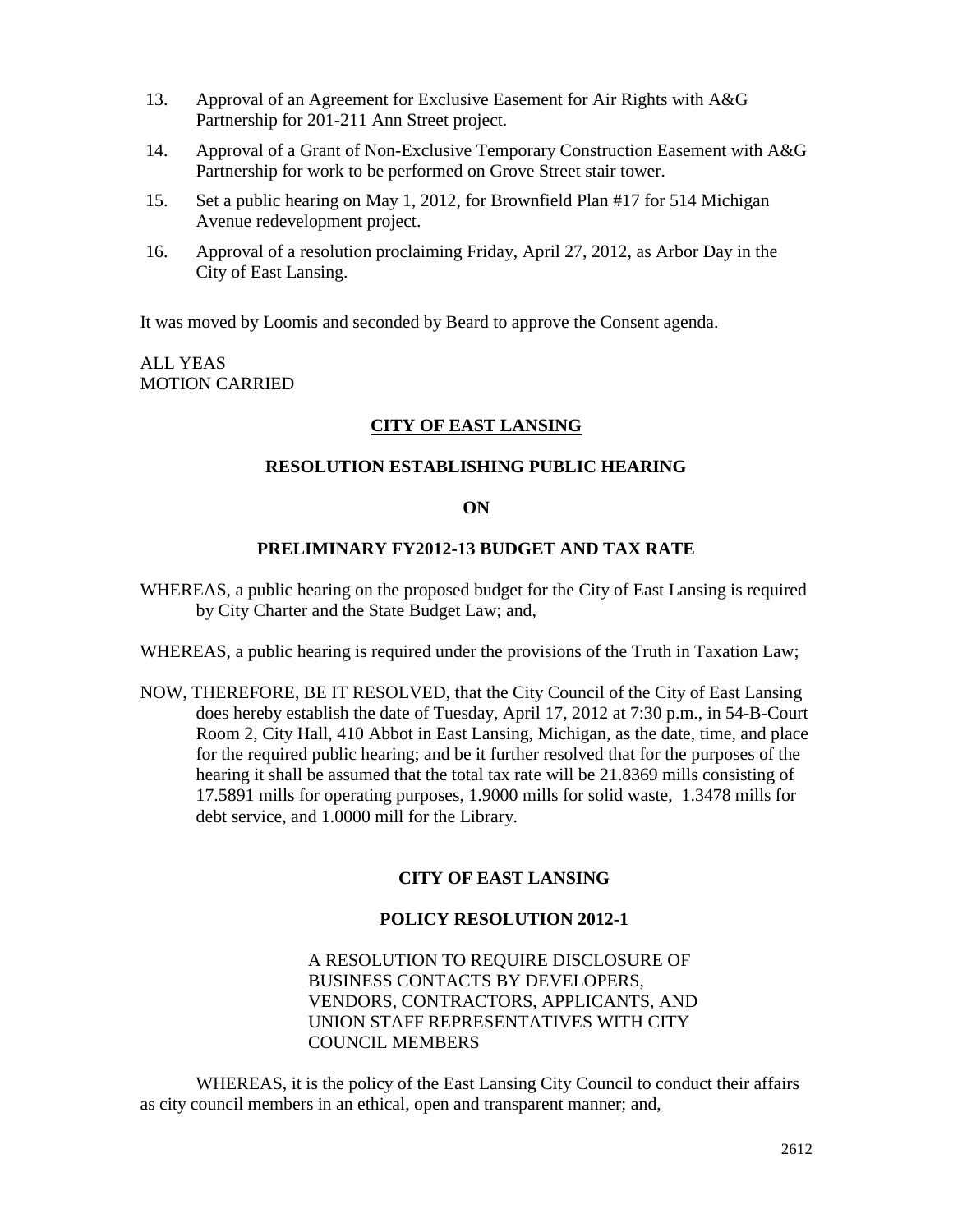WHEREAS, the individual members of the City Council, in performing their duties as council members are at times asked to meet individually with developers, vendors, contractors, applicants, or union staff representatives who have active business with the City or are planning to engage in business with the City that would require Council action; and,

WHEREAS, with the exception of meeting with union staff representatives in contravention of labor laws, there is nothing inherently wrong or improper with meetings of this nature, and meetings of this nature can and do inure to the benefit of the City, they can sometimes be viewed by the public as having an appearance of impropriety if the meetings can occur without the knowledge of the general public; and,

WHEREAS, in the interest of open city government, City Council deems that it is in the best interest of the City of East Lansing to record and disclose the occurrence of such meetings.

NOW, THEREFORE, BE IT RESOLVED that it is the policy of the East Lansing City Council that the individual members of the City Council, upon meeting with a developer, vendor, contractor, applicant, or union staff representatives in which active or proposed business that would require Council approval is discussed, shall, within one calendar week or prior to taking any action on the matter discussed, whichever is sooner, advise the City Clerk of the following information:

- a. The date of the meeting,
- b. The time of the meeting,
- c. The place of the meeting, and
- d. The names and affiliations of the participants of the meeting.

BE IT FURTHER RESOLVED that said information shall be recorded by the City Clerk, under the supervision of the City Manager, in a document that shall be open to the public and subject to the Freedom of Information Act.

BE IT FURTHER RESOLVED that this policy does not apply to the following:

- a. Meetings that are subject to the Open Meetings Act,
- b. Phone conversations,
- c. Mail or e-mail communications, or
- d. Meetings in which no active or proposed business that would require Council action is discussed.

BE IT FURTHER RESOLVED that for purposes of this policy the following definitions apply:

- a. *Applicant* means any person who has applied for any license or permit or modification of any license or permit issued by the City of East Lansing which requires Council approval.
- b. *Contractor* means any person who is not an employee of the City or City official that is or is seeking to perform services for the City of East Lansing.
- c. *Developer* means any person who develops or intends to develop real estate in the city of East Lansing.
- d. *Person*, as used in these definitions, includes anyone acting on their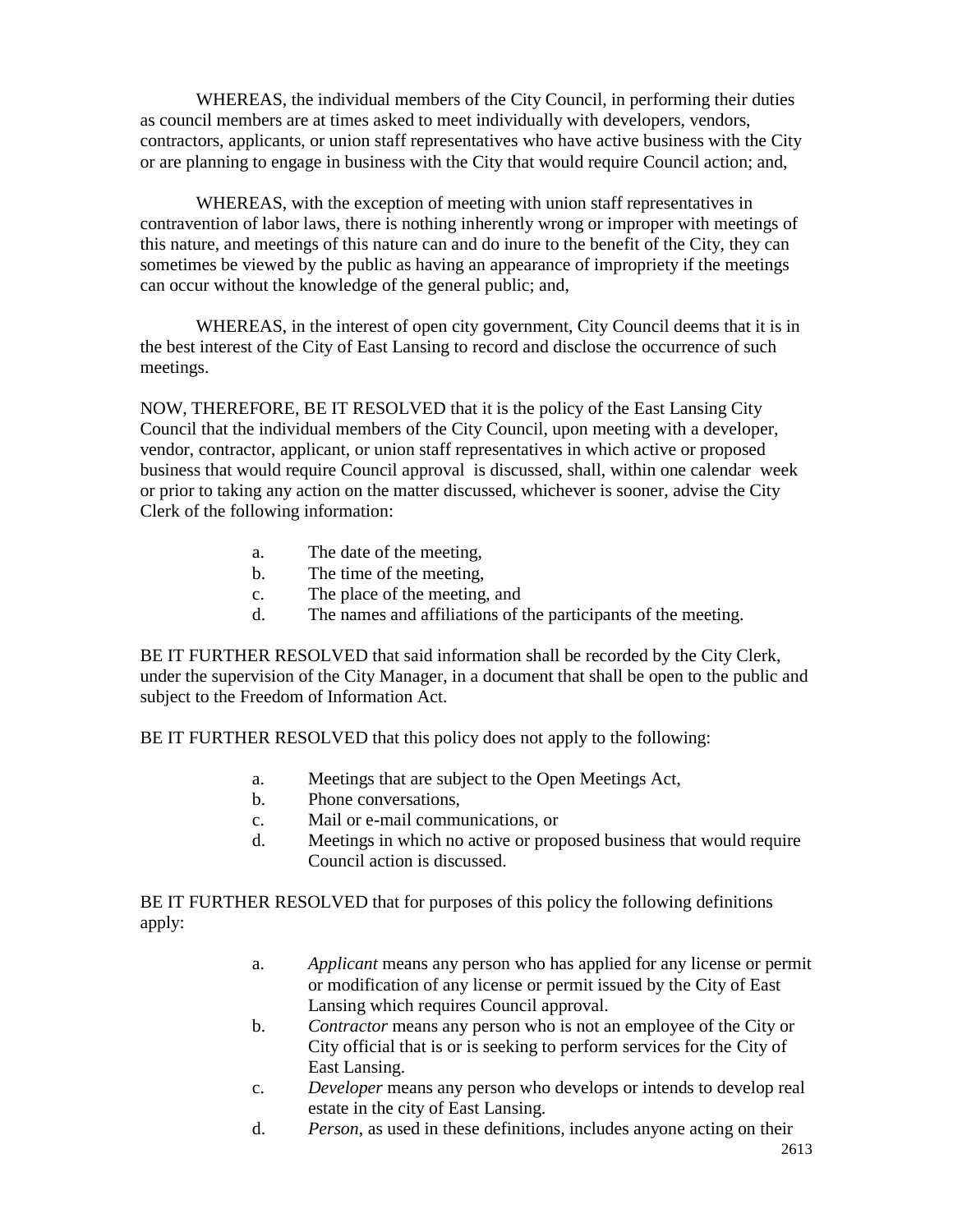own behalf as well as anyone who represents a business or other entity, or that has an economic interest in a business or other entity, that would meet the applicable definition.

- e. *Union Staff representative* means any non-employee representative of a group of City employees covered by a collective bargaining agreement that is seeking to influence a council member's decision or outcome on a matter concerning an issue involved in a City collective bargaining agreement or an issue that is covered by a collective bargaining agreement with the City.
- f. *Vendor* means any person who sells or intends to sell supplies or products to the City of East Lansing.

### **City of East Lansing, Michigan**

## **RESOLUTION PROCLAIMING APRIL 27, 2012 AS ARBOR DAY IN THE CITY OF EAST LANSING**

### **April 27, 2012**

WHEREAS, the City manages 52 genus and 124 species of trees in the urban forest totaling nearly 8,000 trees, worth an estimated 11 million dollars; and,

WHEREAS, trees in our community increase property values, enhance the vitality of our business areas and neighborhoods, beautify our community and parks, provide wildlife habitat, clean the air we breathe, moderate temperatures, produce oxygen, and sequester carbon dioxide; and,

WHEREAS, the City has been recognized as a Tree City USA by the National Arbor Day Foundation for the past 25 years; and,

WHEREAS, John Rosenow, Chief Executive and Founder of the National Arbor Day Foundation stated "We all benefit when communities like East Lansing place a high priority on planting and caring for trees, one of our nation's most beautiful resources. We applaud East Lansing's elected officials, volunteers and citizens for providing vital care for its urban forest."

WHEREAS, Arbor Day is observed throughout the United States and the world; and,

WHEREAS, the City will observe Arbor Day by planting trees with East Lansing Elementary School children at Pinecrest Elementary School so that they can learn about Arbor Day and the many benefits of planting trees.

NOW, THEREFORE, BE IT RESOLVED, that the East Lansing City Council hereby proclaims Friday, April 27, 2012 as Arbor Day in the City of East Lansing in recognition of these events.

BE IT FURTHER RESOLVED, that we urge all citizens to plant, protect and care for trees so that they may be enjoyed by this and future generations.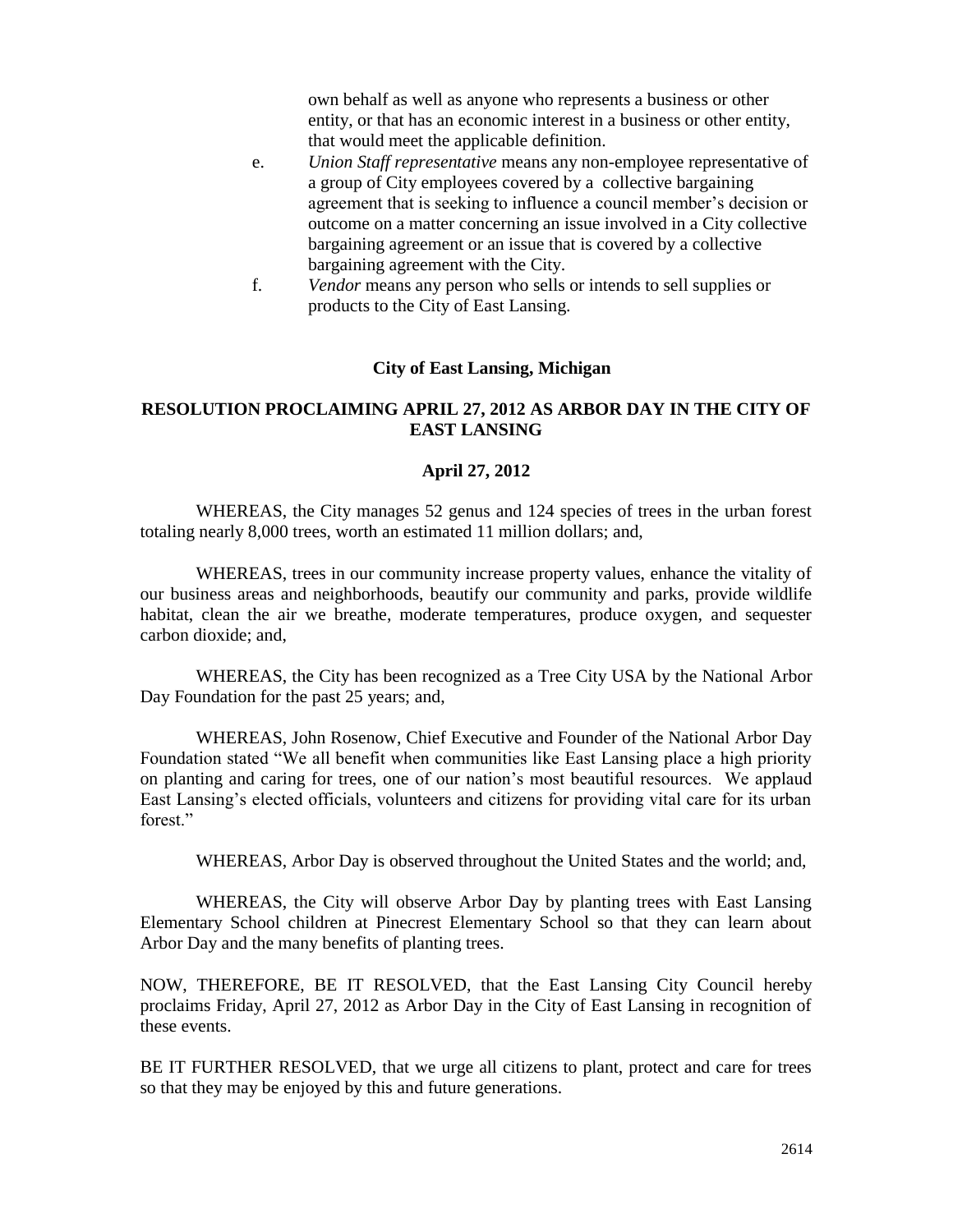**1. Consideration of an application from the Michigan Farmhouse Association for Site Plan approval for the property at 151 Bogue Street, which would permit an expansion of the existing Farmhouse fraternity, increasing occupancy from 44 to 60 persons, and would add retail space on the first floor of the addition. The property is zoned EV, East Village.**

Darcy Schmitt, Planning and Zoning Administrator, summarized application timeline from Michigan Farmhouse Association and said staff recommends this item be deferred to April 17, 2012. Schmitt said a public hearing has been set for April 17, 2012, to consider Ordinance No. 1270 which amends permitted lands uses and minimum building height requirements in the East Village District.

It was moved by Beard and seconded by Triplett to defer until April 17, 2012, further consideration of an application from the Michigan Farmhouse Association for Site Plan approval for the property at 151 Bogue Street.

ALL YEAS MOTION TO DEFER CARRIED

# **2. Consideration of the City Center II Pre-Development Agreement.**

Tim Dempsey, Planning and Community Development Director, updated Council on draft City Center II pre-development agreement and answers to March 27, 2012 Council member questions as outlined in his March 30, 2012 memorandum.

Scott Chappelle, Strathmore Development Company, said he was available to answer any questions.

Power distributed handout and highlighted appraisals, due diligence process, tentative review schedule, TIF (tax increment financing) information, and legal questions.

Goddeeris asked that a motion be made for the purpose of discussion.

It was moved by Power and seconded by Beard to approve City Center II pre-development agreement.

Loomis said he is from the old school where due diligence is completed first and then a business decision is made. He said, in fairness to all, there are four critical thresholds that a process of this nature should go through: set the structure, develop repayment analysis during due diligence period, evaluate repayment analysis, and then legally document proceedings. He said for the pre-development agreement there is the legal consideration and the business transaction consideration. He said he is not prepared at this point to defend any business decision and requires answers to questions.

Dennis McGinty, Chief Assistant City Attorney, and City staff answered questions regarding demolition and timing, site preparation, conferred rights, definition of commencement of work, expiration date and triggers which might advance Site Plan and Special Use Permit, bank property, plans to straighten Albert Street, amount of time needed to accomplish due diligence, and input from Downtown Development Authority (DDA).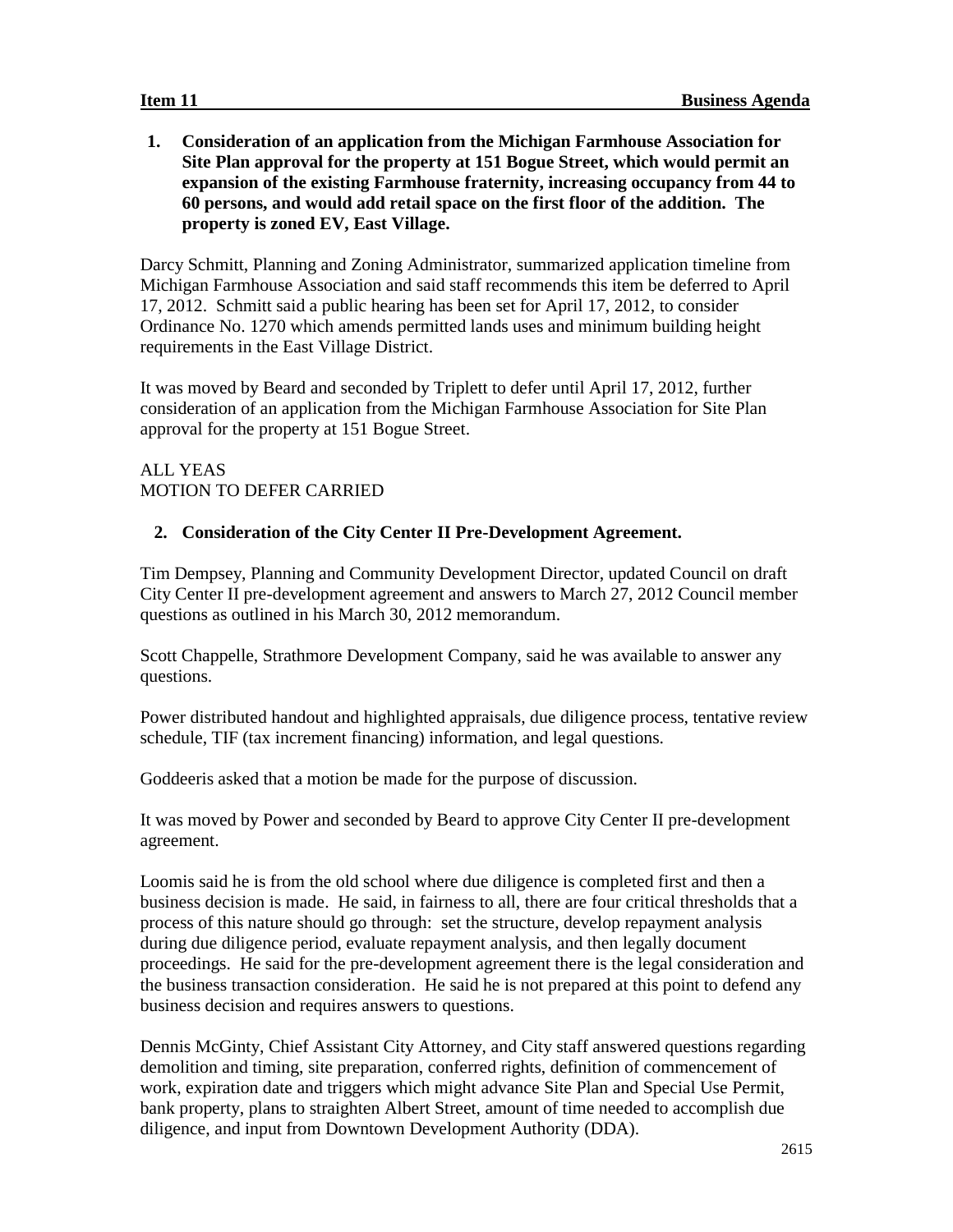Loomis said he would like to see due diligence period extended to 90 days and see a minimal amount of work done to legally trigger the advancement of the Site Plan and Special Use Permit. He said he would like to defer any substantial demolition of structure until City Council has concluded its due diligence period and can then make a final determination of how to proceed.

Triplett said there are two fundamental questions facing Council: 1) Is the project good for the City of East Lansing? 2) Can the project be financed responsibly? He said there is currently an unacceptable building on the corner of Abbot and Grand River, additional parking at the City's west entrance is in the City master plan, and the project has undergone an extensive review process involving over 20 public meetings and hearings, received positive recommendations from reviewing Boards and Commissions, and requested changes have been addressed. He said the more pressing question is: Can this project be financed responsibly? He said the most worthy project is worthless if it can not be responsibly financed.

Triplett said the purpose this evening is not to answer the question if the project can be responsibly financed. He said the question before Council is to decide whether or not Council will take the time necessary to thoroughly evaluate the proposed financing plan so a decision can be made based on due diligence and facts. He said he supports taking the time to get this process decision right. He said the DDA has previously discussed demolition of bank building property, has approved the demolition, contingent upon Council's approval of a pre-development agreement, and it puts the City in position to successfully move forward, whether with this project or the next. He said the pre-development agreement outlines a clear way forward on City Center II project, and, if necessary, outlines a cleaner way out than exists today. He said after all the time, energy, and money expended to get to this stage in the evaluation process, it would be the height of irresponsibility to not provide the time necessary to do a complete and thorough evaluation of the proposed project financing to answer the fundamental question if City Center II can be responsibly financed.

Goddeeris clarified with Dempsey and McGinty draft pre-development agreement dates, issues in Power's handout, public availability of materials, and timeline of decision by entire Council.

Power said this sets in motion a process to find out if this project is valuable to the community and worth the tax dollars; institutions are restructuring due to the economy; all input has added value to the discussion; tearing down building and straightening road is of value to the City; prefers less than 30 year TIFs; and said this is the right thing to do for the City, for citizens, and for the developer.

It was moved by Beard and seconded by Power to amend the motion by changing the following dates in the draft pre-development agreement:

- Page 2: 1) DUE DILIGENCE, change June **12**, 2012 to **June 26, 2012**
- Page 3: 3) DEVELOPMENT AGREEMENT, change June **12**, 2012 to **June 26, 2012**
- Page 4: 3) DEVELOPMENT AGREEMENT, change July **17**, 2012 to **July 31, 2012**

ALL YEAS MOTION TO AMEND CARRIED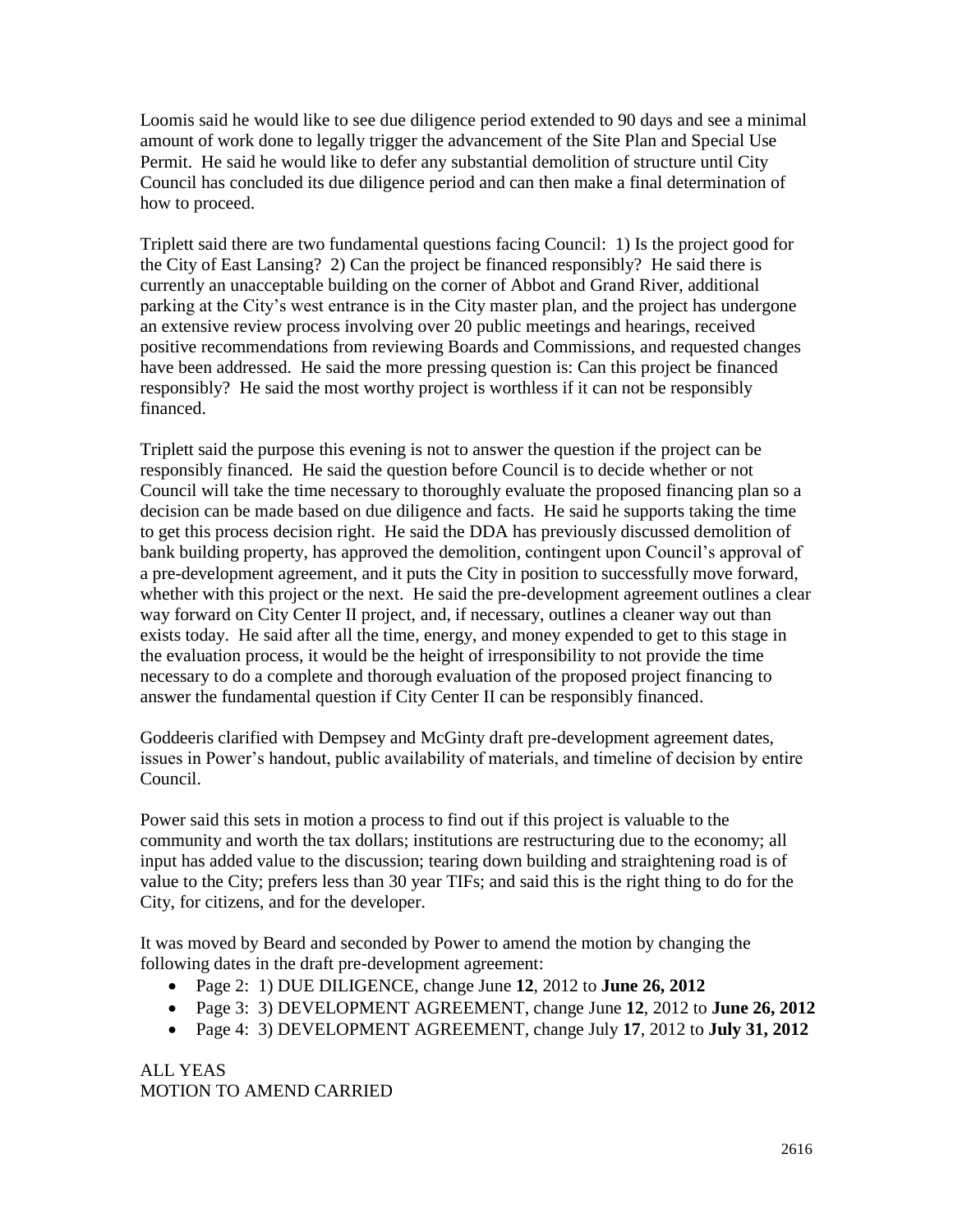Loomis commented on Exhibit A: City Center II – Due Diligence Activities regarding City Debt to also evaluate decreases in taxable value, add Critical Priority line to conduct lien searches on all properties and entities, move Developer Risk Profile to Critical Priority category, and items 15 through 18 to be reviewed for comparison in market evaluations rather than "accuracy."

Beard said he supports moving ahead with approving pre-development agreement as amended and concurs with remarks made by Triplett as to the rationale of why Council should go forward with this particular aspect at this time. Beard said this project came forward four years ago, was vetted across Boards and Commissions, was approved in two variations at Planning Commission and City Council, and said the piece that has been consistently missing is the financial plan. He said the pre-development agreement gives Council a period of time to discover and clarify other pieces of information, have consultants and staff make a recommendation and a plan to move forward with a development agreement, or a recommendation to exit. Beard also said 303 Albert Avenue demolition is a positive step for City Center II or some other future development.

Loomis said he does not have a problem with essential due diligence and is not suggesting to start the process all over again as that would not be fair to anyone. He said he believes there is a different way to advance the Special Use Permit and Site Plan and move into this critical due diligence evaluation period in fairness to developer and community without demolishing a building. He said Council is making a business decision tonight which will cause a commercial structure to be torn down. He said he disagrees with the statement that the predevelopment agreement gives Council a far cleaner way out and referenced the current Dino Cascardo Holdings lawsuit. He said he will not be in support of the motion.

Goddeeris reviewed timeline of City Center II project and said she agrees with underlying premise that a more active downtown would be a plus for the City. She said the proposal followed the process used for all development projects, was approved in 2008, and the economic climate changed dramatically later that year. She said the project was approved with the condition that a development agreement must be presented to East Lansing City Council for its approval before the development could start. She said she has waited for financing to be in place and a development agreement to be presented that satisfies not only that the project can be built, but that once started it will be completed. She said she wants to be sure any decision to either go forward or walk away is made with the best information possible. She said the pre-development agreement is an important step toward making an informed decision in a timely manner and in no way pre-judges the outcome.

Goddeeris brought Council back to main motion of approval of City Center II predevelopment agreement, as amended.

 $YEAS - 4$ NAYS – 1 Loomis MOTION CARRIED

**Item 12** Adjournment

It was moved by Triplett and seconded by Power to adjourn.

ALL YEAS MOTION CARRIED